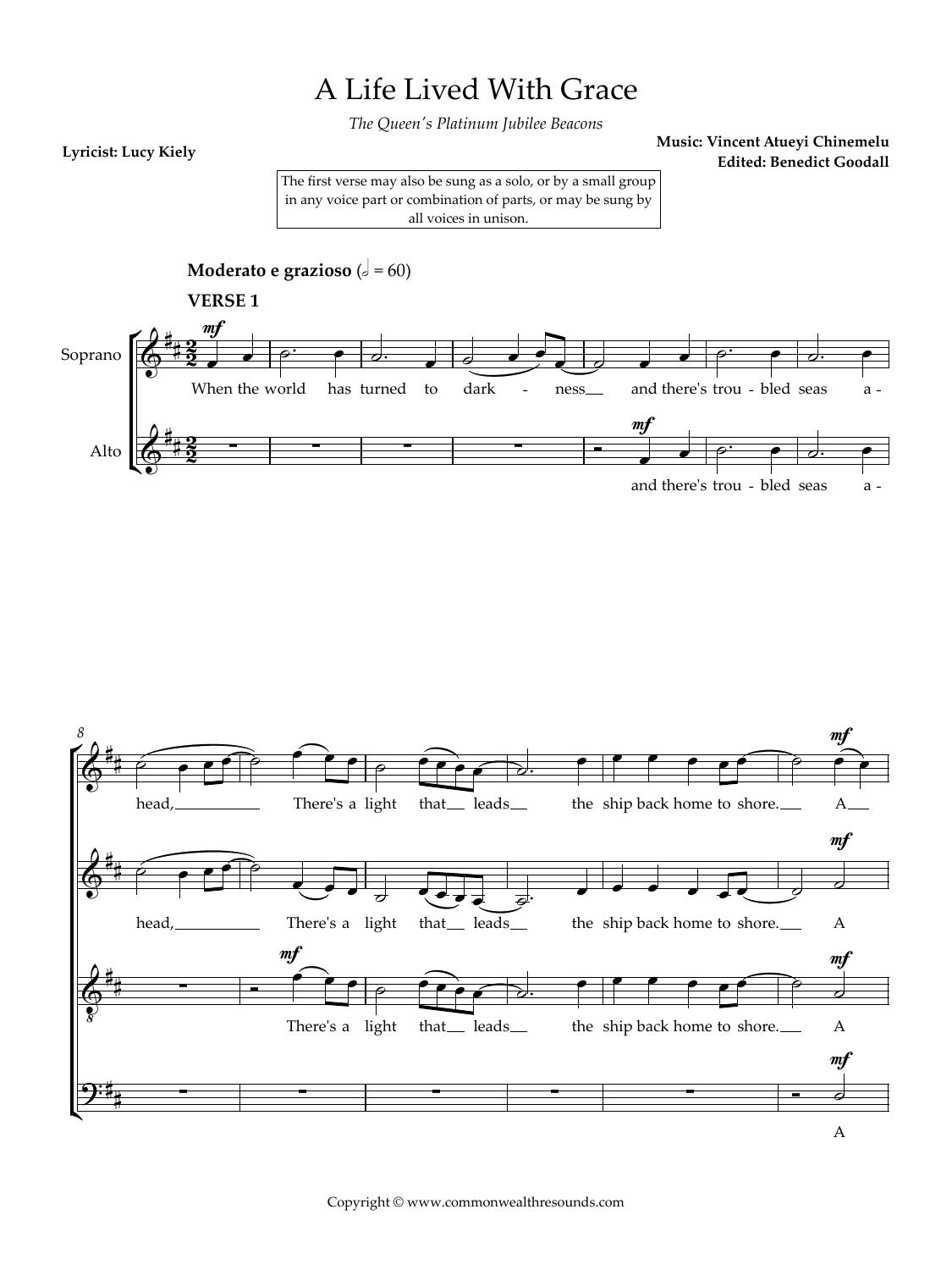

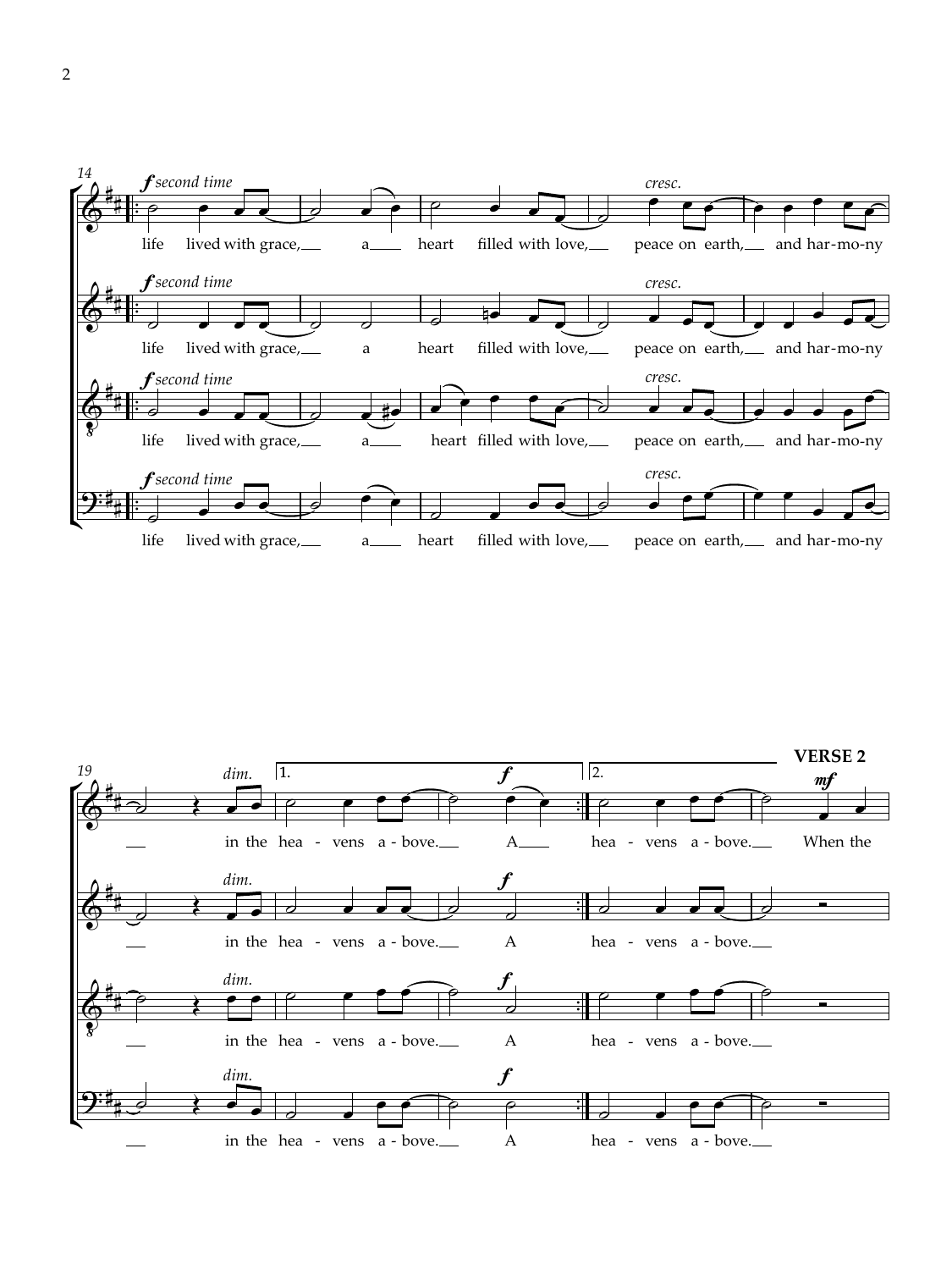![](_page_2_Figure_0.jpeg)

**REFRAIN** 

![](_page_2_Figure_2.jpeg)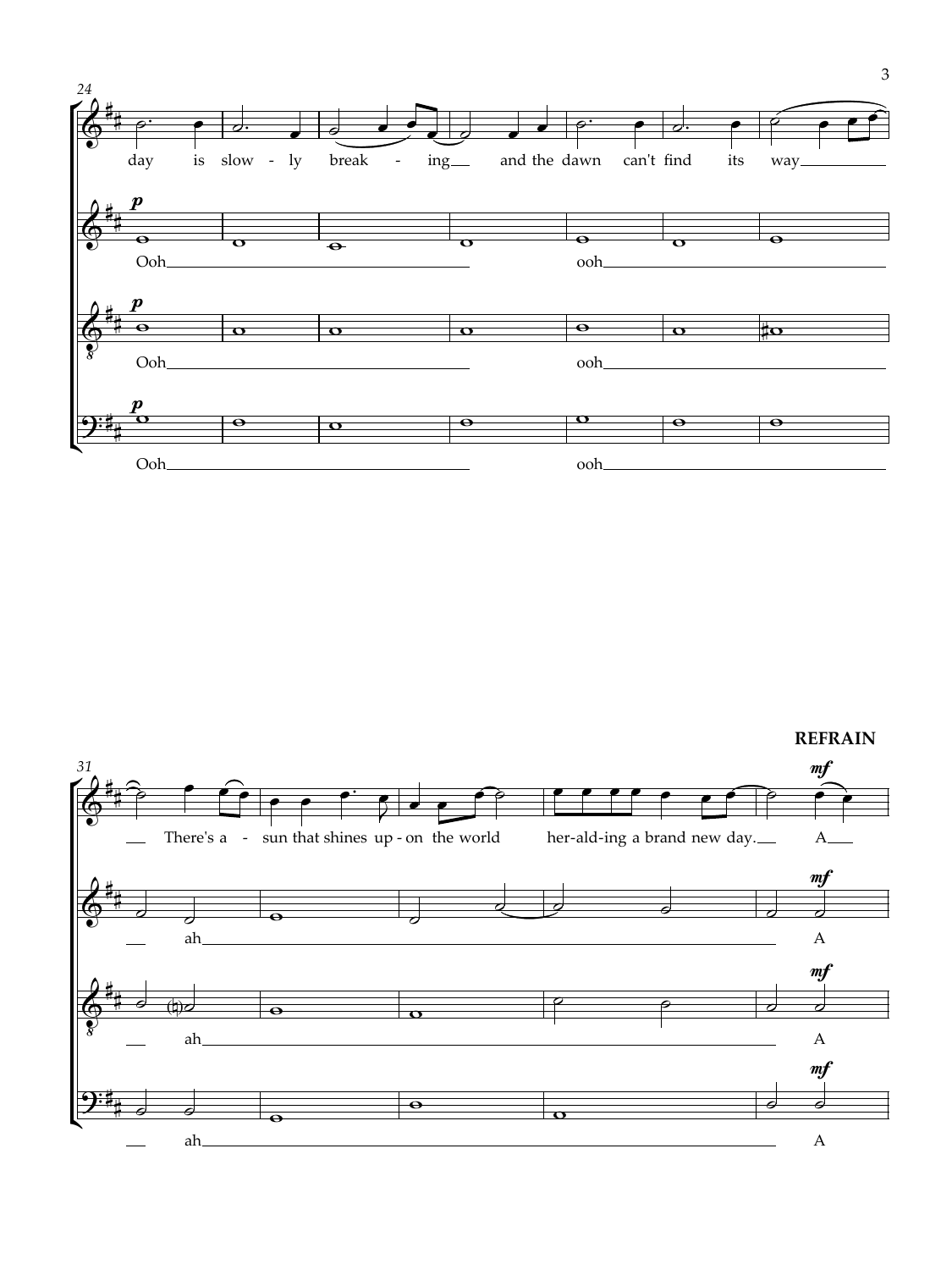![](_page_3_Figure_0.jpeg)

![](_page_3_Figure_1.jpeg)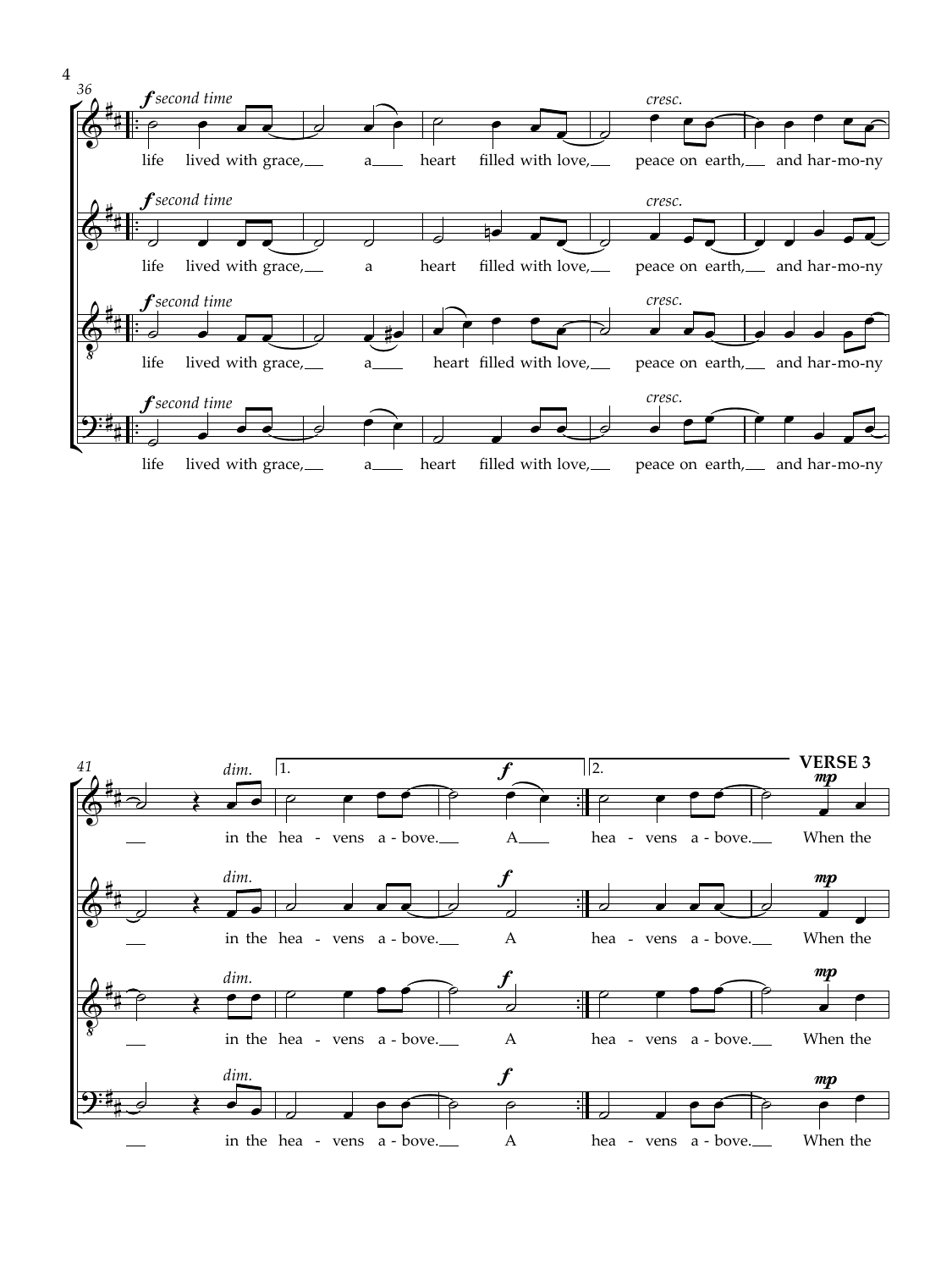![](_page_4_Figure_0.jpeg)

![](_page_4_Figure_1.jpeg)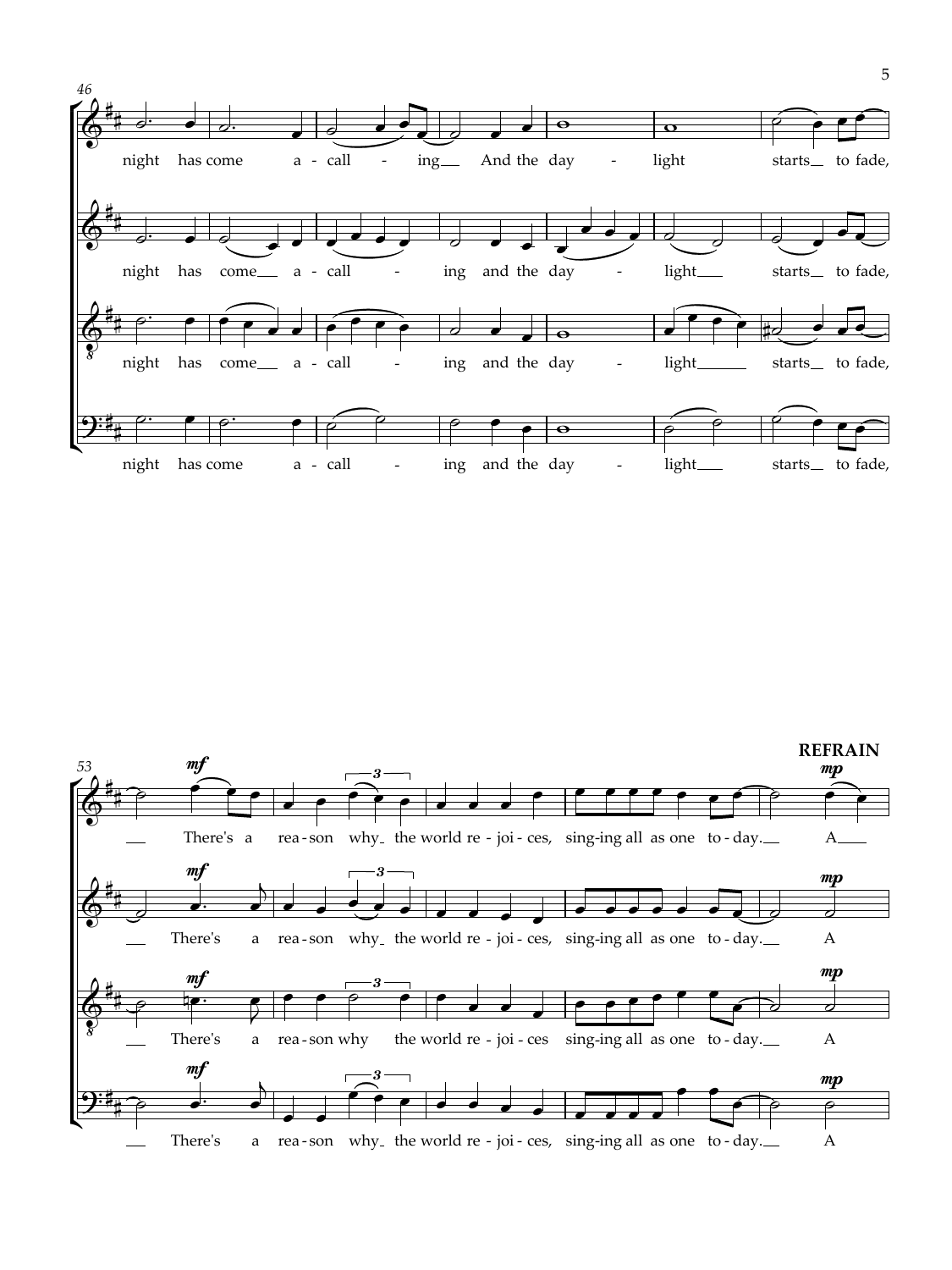![](_page_5_Figure_0.jpeg)

![](_page_5_Figure_1.jpeg)